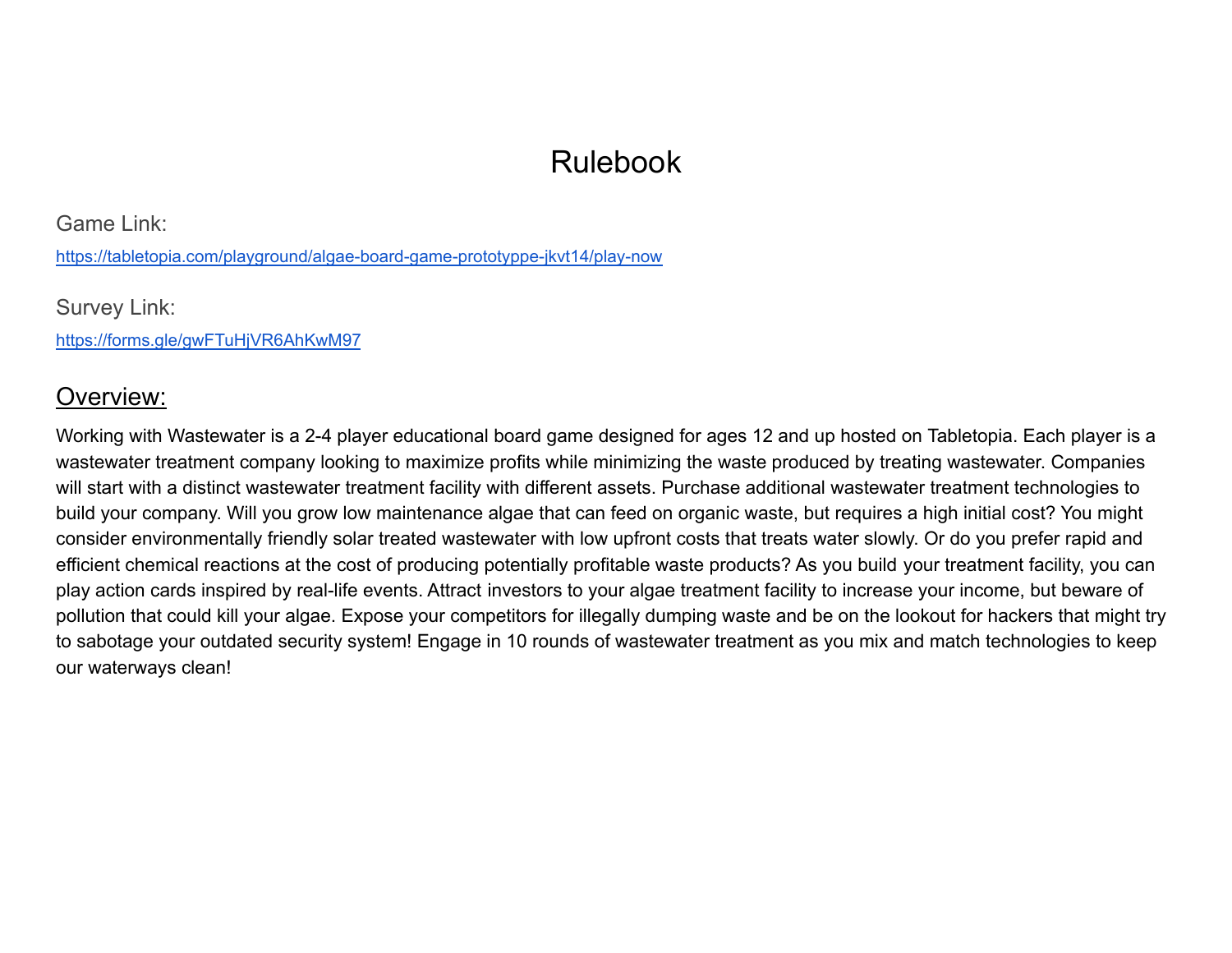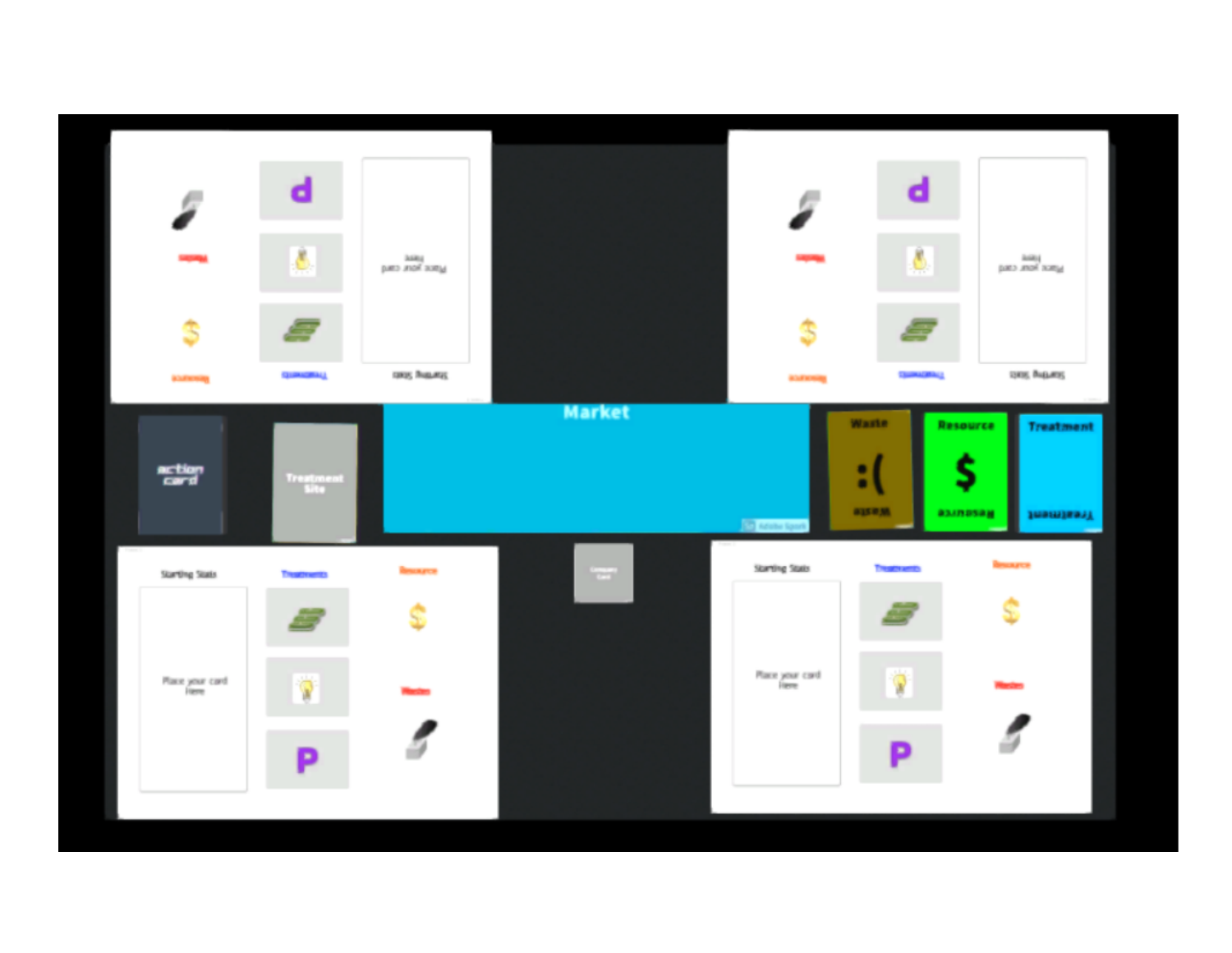#### Setup:

All players will start with one **company card**, 5 **resource cards**, and 7 **action cards** dealt by the dealer.

The **company card** defines the company and the stats for each player.

The player with the highest resource stat on their company card will go first. In the case of a tie, of the two players, the player with the lower waste stat will go first. The turn will progress clockwise from where the first player is sitting.



- Resource # : The resource stat determines how many **resource cards** you can draw per turn.
- Action # : The action stat determines how many **action cards** you can play or swap (putting an action card in your hand in the bottom of the deck and drawing a new one) per turn.
- Treatment # : The treatment stat determines how many **treatment points** you can acquire per turn.
- Waste # : The waste stat determines how many **waste tokens** you gain per turn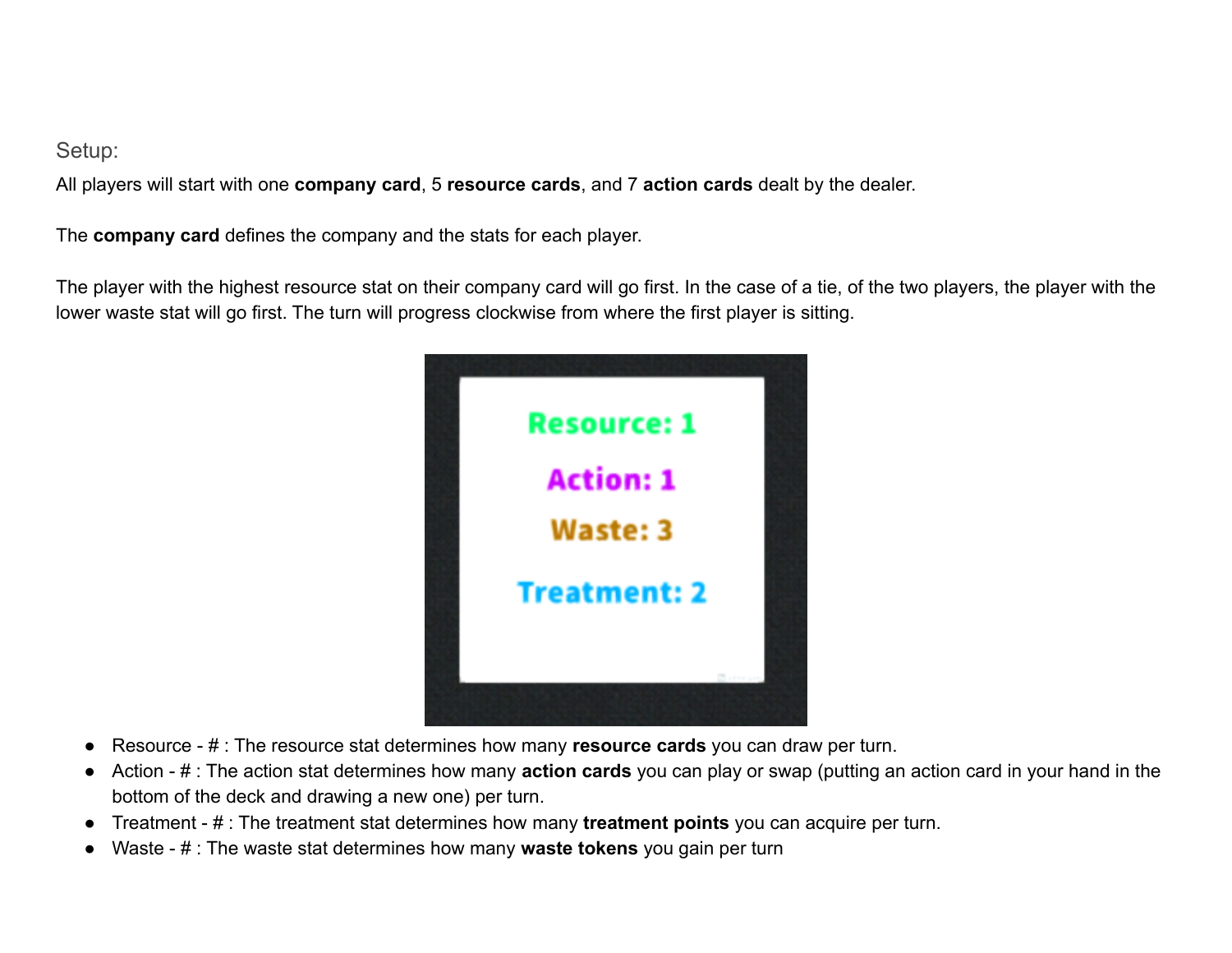On subsequent rounds, the player draws *x* amount of **resource cards** corresponding to their resource stat and can play *y* amount of **action cards** corresponding to their action stat. The player can also purchase *z* amount of **treatment plants.** By playing action cards and acquiring treatment cards, the players will strive to achieve the objective of the game.

## Turn Progression:

The turn progression will go as follows:

- 1. The player draws all cards/tokens based on their stats.
- 2. The player may buy any treatment sites (and receive the benefits from those sites)
- 3. The player may play or swap their action cards based on their action stat
- 4. The player draws action cards until they have 7 in their hand
- 5. The player ends their turn

### The Market:

5 treatment sites from the deck will be placed on the market zone. Players can only buy treatment sites that are present in the market. The empty slots on the market as a result from a purchase are only replenished when the player's turn ends. The market can be reset (swap all cards in the market and replace with 5 new treatments) at any time during the player's turn by spending 1 action point.

# Cards:

#### Resource Cards

These cards are the currency used in the game used to purchase treatment plants. All resource cards have the same value of \$1M(million).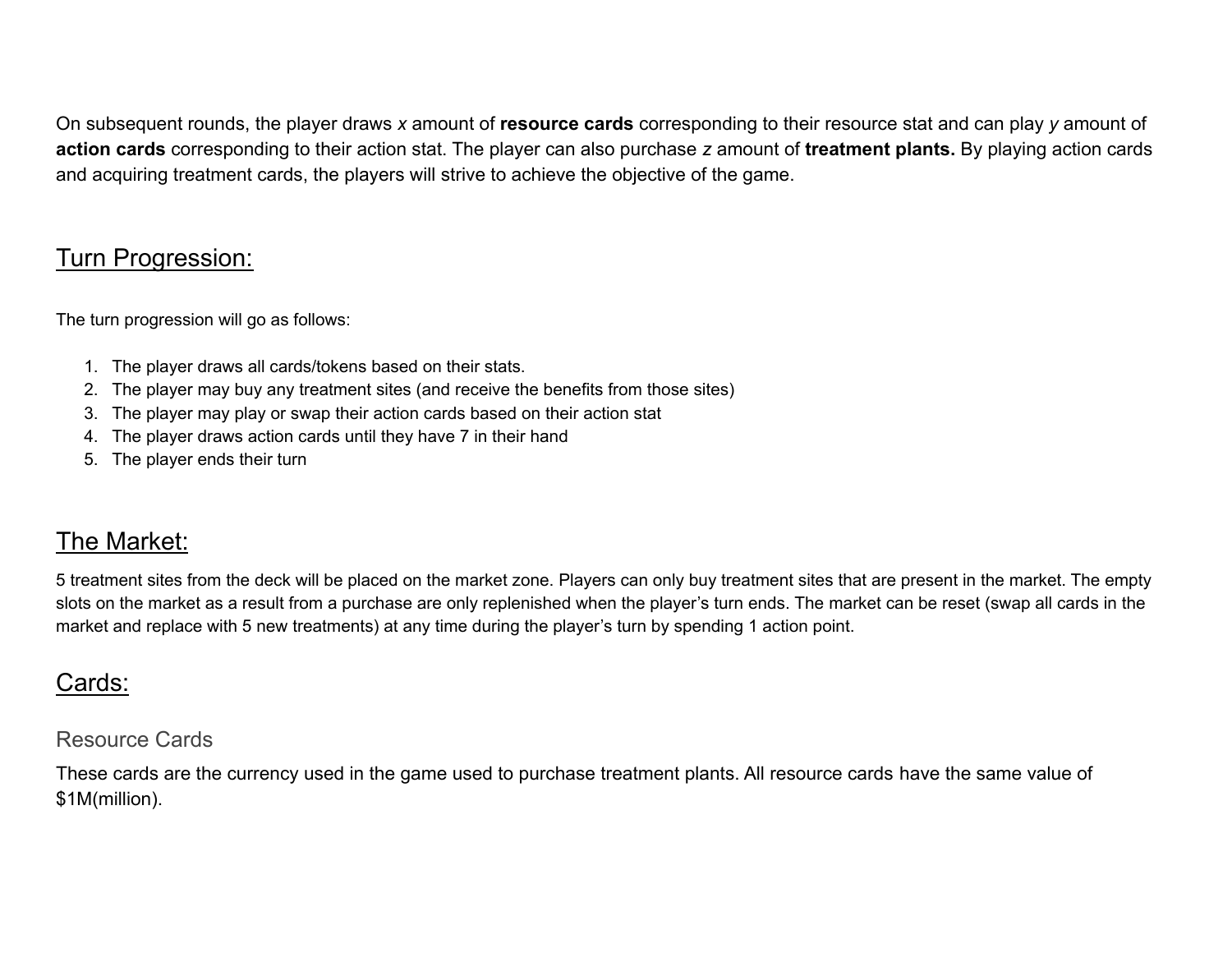#### Treatment Point Cards

These cards represent the amount of wastewater your company has treated. Each card represents 1 point. Have the most points by the end of the game to win!

#### Action Cards

**Actions cards** are cards that can be played to cause an event with the effects described on the card. The effects can either benefit the player who plays the action card or hinder the other players. After playing **action cards** and ending their turn, the player must draw enough **action cards** to maintain 7 action cards in their hand (these cards can only be drawn at the END of your turn).

Example Action Card:

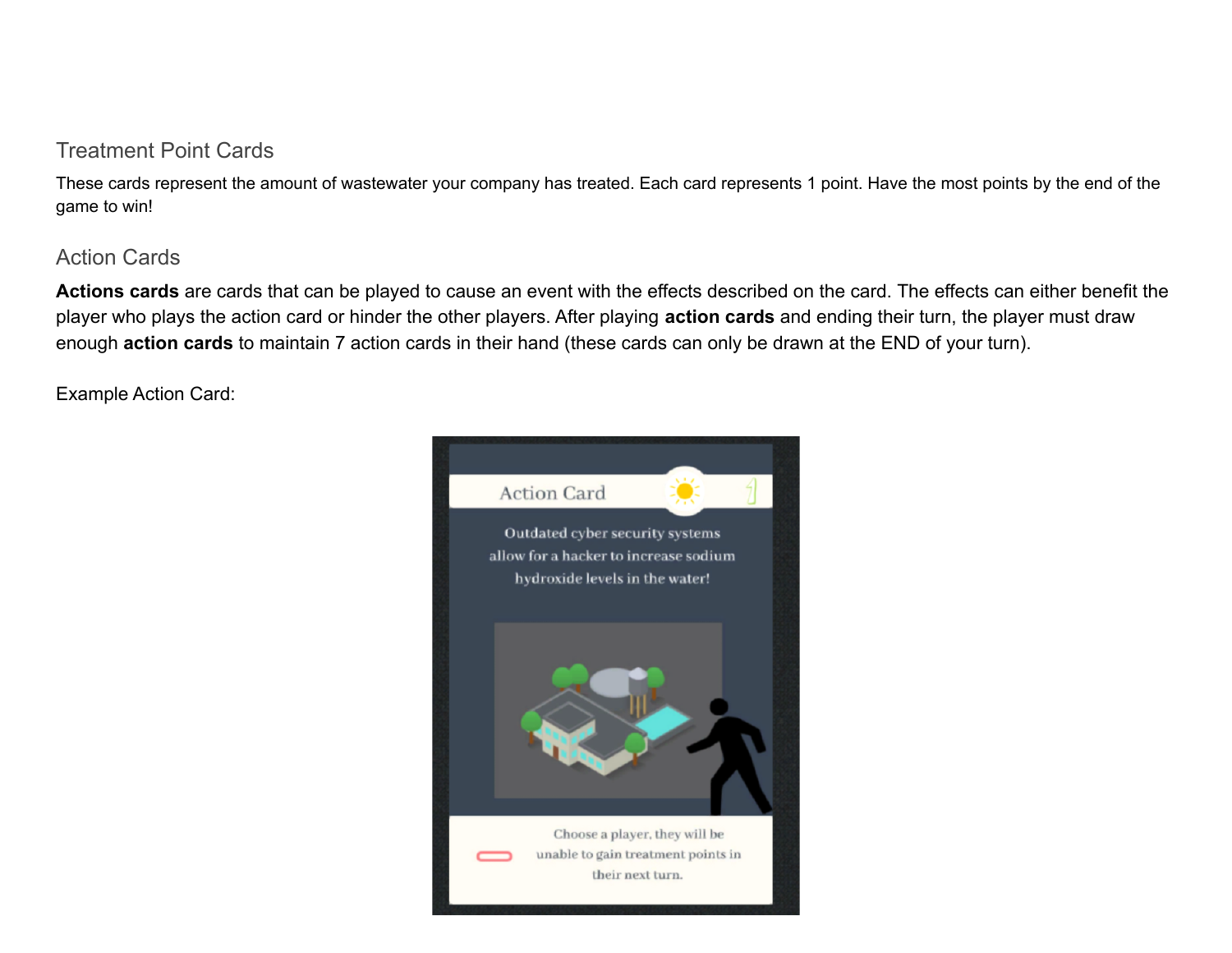#### Facility Cards (Treatment sites)

**Facility cards** represent the treatment plants that you can purchase with **resource cards**. Each treatment card costs 3 resource cards. These cards describe a different wastewater treatment method that causes different effects that can change the player's stats. A player can buy any facility card they please based on how they think it will benefit them. The effects of the facility cards are IMMEDIATE.

EX) If player 1 buys an algae treatment site, they may also discard 1 waste as that is denoted on the card

Example Treatment Card:



#### Waste Cards

Waste cards represent the waste produced by the player's wastewater treatment facilities. Each waste card will deduct from their score at the end of the game. Each waste card can be discarded by spending 1 resource.

EX) if player 1 has 20 treatment cards and 10 waste cards at the end of the game, their final score is 10 (20 treatment - 10 waste)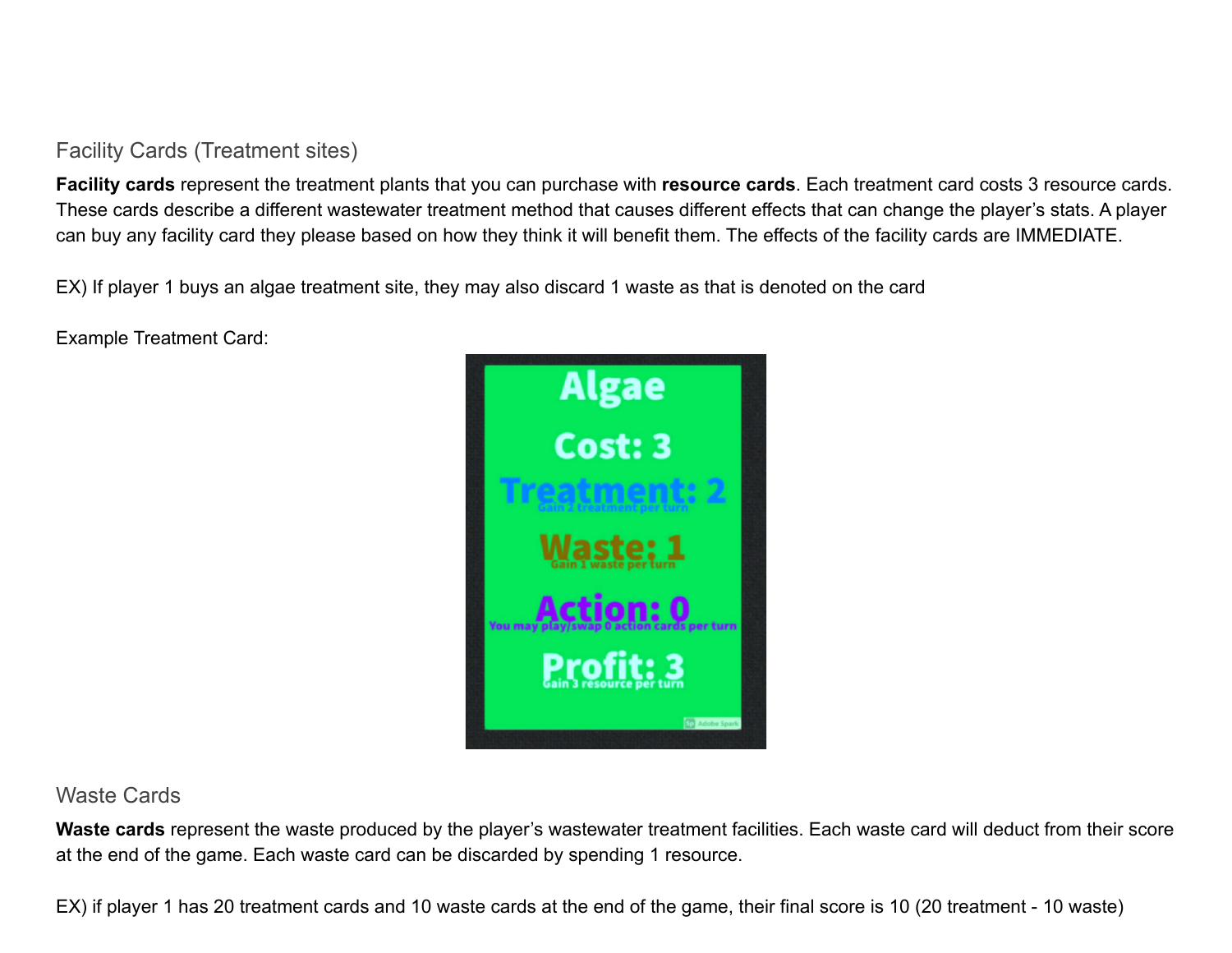### End of the Game:

After the last player ends their turn on turn 10, each player counts their blue treatment tokens. They will subtract from that total the number of waste tokens they have failed to discard. This number is their final score. The winner is the player with the highest score.

#### In Game Information:

https://tabletopia.com/playground/algae-board-game-prototyppe-ed83jf/play-now

|   | Action Cards (description in<br>tabletopia)                                    | Example 1                                                                                                     | Source                                                                                                                                                                                                                    |
|---|--------------------------------------------------------------------------------|---------------------------------------------------------------------------------------------------------------|---------------------------------------------------------------------------------------------------------------------------------------------------------------------------------------------------------------------------|
|   | Choose a player to be unable to<br>gain treatment points in their next<br>turn | Outdated cyber security systems<br>allow for a hacker to increase<br>sodium hydroxide levels in the<br>water! | https://abcnews.go.com/US/outdat<br>ed-computer-system-exploited-flor<br>ida-water-treatment-plant/story?id<br>$=75805550$ #:~:text=An%20outdat<br>ed%20version%20of%20Windows<br>,memo%20obtained%20by%20AB<br>C%20News. |
| 2 | Give another player 4 waste cards                                              | A large business illegally dumps<br>their waste into the ocean                                                | US EPA O. Learn about<br>Ocean Dumping. US EPA. 2015<br>Jul 10 [accessed]<br>2020 May 14].<br>https://www.epa.gov/ocean-dumpi<br>ng/learn-about-ocean-dumpi<br>ng                                                         |
| 3 | Gain 3 resource                                                                | Your treatment plants are<br>recognized for avoiding an<br>accident for ten years.                            | Crittenden, John C., et al. MWH's<br>Water Treatment: Principles and<br>Design. John Wiley & Sons, 2012.                                                                                                                  |
| 4 | Disable all phosphorus treatment<br>sites for 1 turn                           | Phosphorus treatment sludge<br>byproduct is harming aquatic                                                   | US EPA O. Learn about<br>Ocean Dumping. US EPA.                                                                                                                                                                           |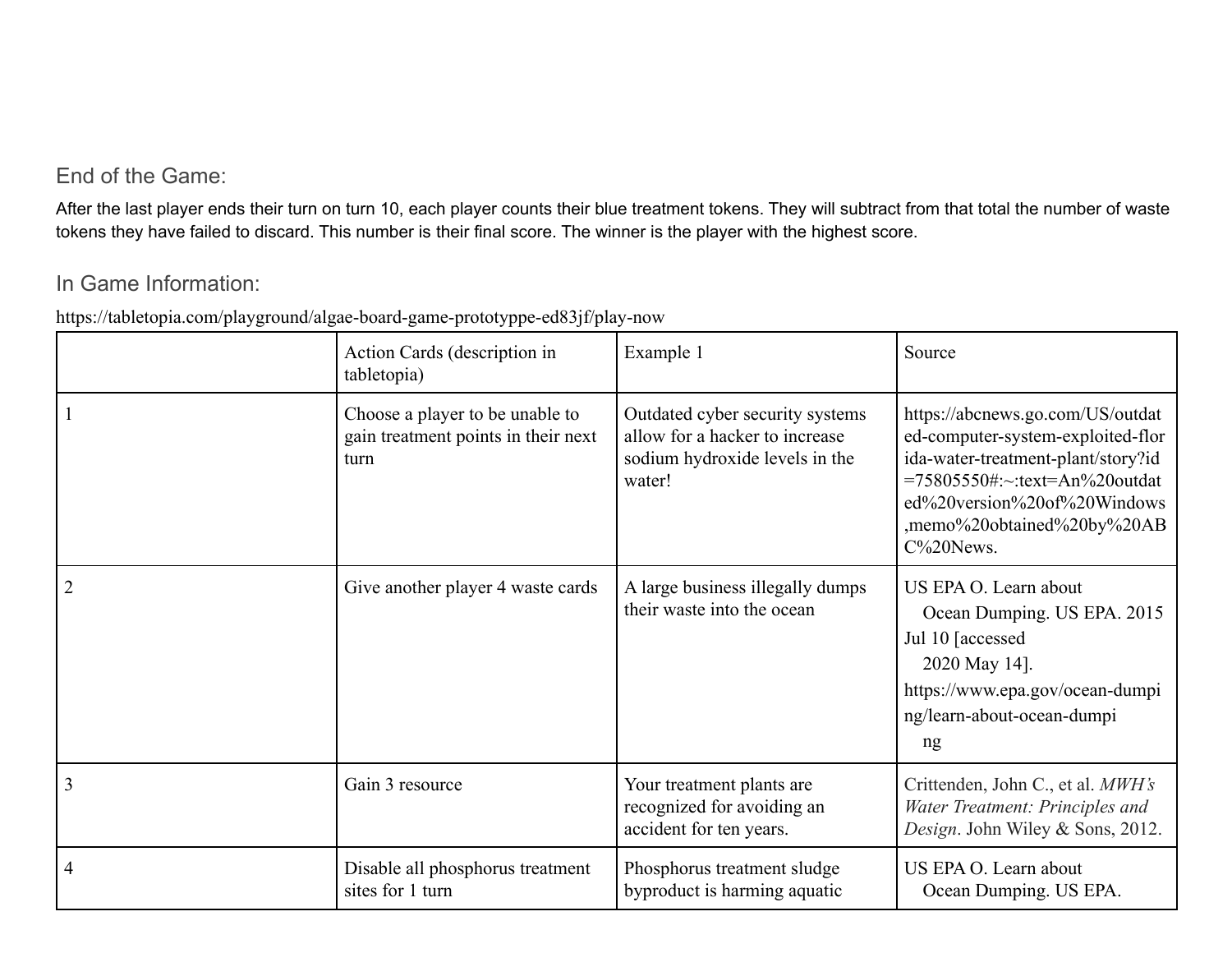|   |                                                                  | wildlife                                                                                                                                                       | 2015 Jul 10 [accessed<br>2020 May 14].<br>https://www.epa.gov/ocean-dumpi<br>ng/learn-about-ocean-dumping                                                                                                                                                                                                                                                                 |
|---|------------------------------------------------------------------|----------------------------------------------------------------------------------------------------------------------------------------------------------------|---------------------------------------------------------------------------------------------------------------------------------------------------------------------------------------------------------------------------------------------------------------------------------------------------------------------------------------------------------------------------|
| 5 | Destroy 4 algae treatments of your<br>choice (any player)        | A wastewater treatment facility is<br>releasing excessive amounts of<br>mercury, arsenic, cyanide, and<br>other toxic chemicals, causing<br>their algae to die | Matheny K. US Ecology's<br>permit violations anger<br>Detroit neighbors.<br>Detroit Free Press.<br>[accessed 2020 May<br>14]. https://www.freep.c<br>om/story/news/local/michigan/detr<br>oit/2016/11/16/usecology-hazardo<br>us-waste-detroit-sewer/8<br>9963514/                                                                                                        |
| 6 | Gain 1 resource per algae<br>treatment                           | Investors are interested in new<br>algae treatments as a way of<br>helping the environment.                                                                    | Markets, Research and. "Amid the<br>COVID-19 Pandemic, the Global<br>Algae Market Is Forecast to Reach<br>\$1.2 Billion by 2027."<br>GlobeNewswire News Room, 26<br>Nov. 2020.<br>http://www.globenewswire.com/ne<br>ws-release/2020/11/26/2134773/0/<br>en/Amid-the-COVID-19-Pandemi<br>c-the-Global-Algae-Market-is-For<br>ecast-to-Reach-1-2-Billion-by-202<br>7.html. |
| 7 | All players cannot gain treatment<br>points until your next turn | After a case study, treated<br>wastewater is found to be<br>contaminated!                                                                                      | Full Evacuation Ordered At Piney Point;<br>Collapse Is "Imminent." Bradenton, FL Patch.<br>2021 Apr 2 [accessed 2021 Apr 3].<br>https://patch.com/florida/bradenton/emergency<br>-evacuation-ordered-near-piney-point-public-s<br>afety                                                                                                                                   |
| 8 | Gain 1 treatment point for each<br>algae treatment you own       | Your science team continues to<br>research the efficiency of algae                                                                                             | Amenorfenyo, David Kwame, et<br>al. "Microalgae brewery                                                                                                                                                                                                                                                                                                                   |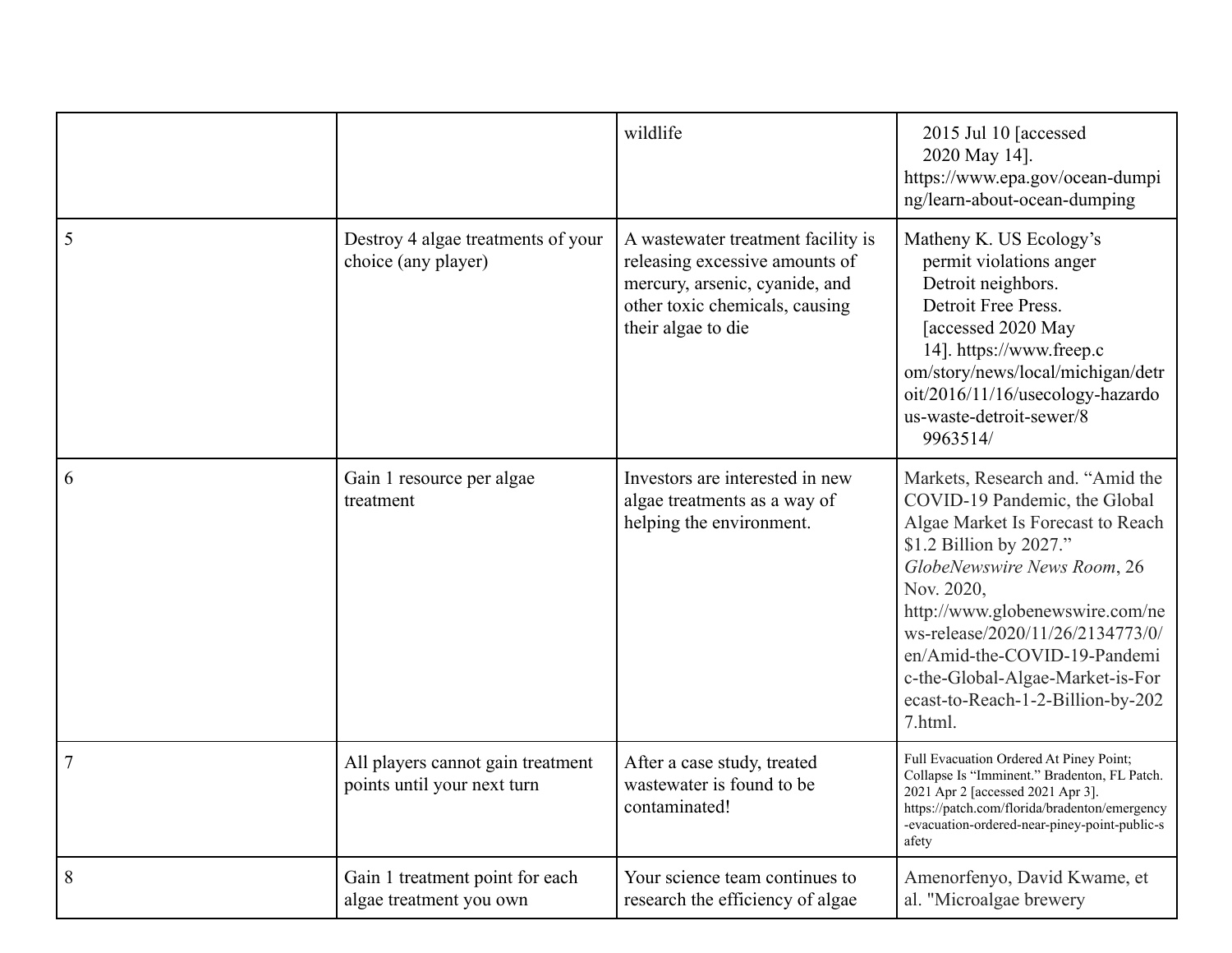|    |                                          | treatment plants                                                                                   | wastewater treatment: potentials,<br>benefits and the challenges."<br>International journal of<br>environmental research and public<br>health 16.11 (2019): 1910.                                                                                                      |
|----|------------------------------------------|----------------------------------------------------------------------------------------------------|------------------------------------------------------------------------------------------------------------------------------------------------------------------------------------------------------------------------------------------------------------------------|
| 9  | Play up to 2 more cards this turn        | Volunteers clean up waste from<br>oceans after an oil spill. The<br>beaches are squeaky clean!!!!! | "Volunteers Rush to Clean up<br>Israel's Beaches, Polluted by<br>Massive Oil Spill." The Observers<br>- France 24, 25 Feb. 2021,<br>https://observers.france24.com/en/<br>middle-east/20210226-volunteers-<br>clean-up-oil-spill-israel-beaches                        |
| 10 | Block a card's effect at any time.       | New groundbreaking research!                                                                       | Fatta-Kassinos D, Meric S,<br>Nikolaou A. Pharmaceutical<br>residues in environmental waters<br>and wastewater: current state of<br>knowledge and future research.<br>Analytical and Bioanalytical<br>Chemistry. 2011;399(1):251-275.<br>doi:10.1007/s00216-010-4300-9 |
| 11 | Gain 2 treatment sites of your<br>choice | The government sponsors new<br>technology to help clean<br>wastewater.                             | US EPA, OW. "Funding Sources<br>for Small and Rural Wastewater<br>Systems." US EPA, 7 Jan. 2015,<br>https://www.epa.gov/small-and-rur<br>al-wastewater-systems/funding-so<br>urces-small-and-rural-wastewater-<br>systems.                                             |
| 12 | Discard 3 waste cards                    | Volunteers from your company<br>clean an oil spill using wastewater<br>treatment tactics           | Abidli A, Huang Y, Cherukupally<br>P, Bilton AM, Park CB. Novel<br>separator skimmer for oil spill<br>cleanup and oily wastewater                                                                                                                                      |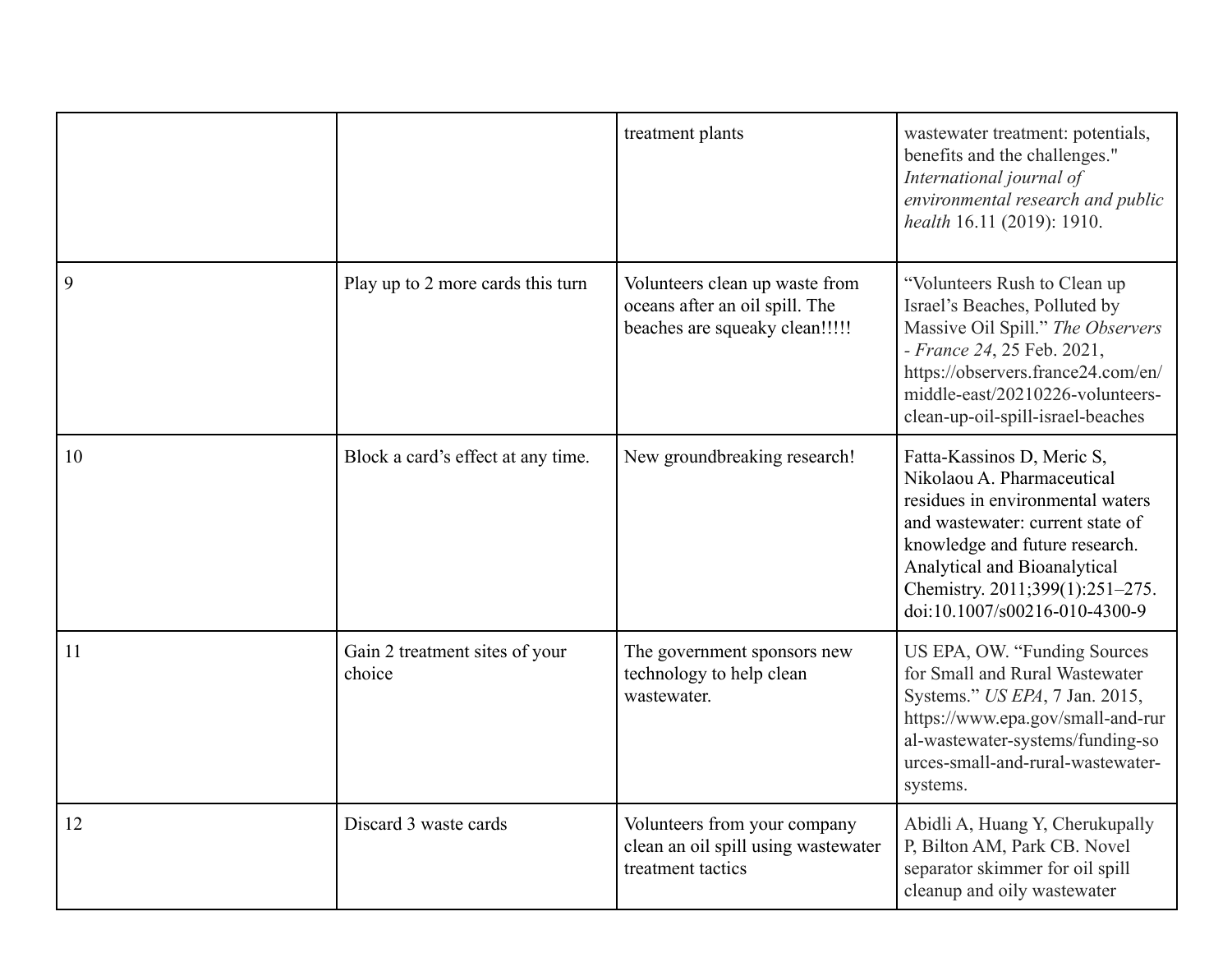|    |                                                            |                                                                                            | treatment: From conceptual system<br>design to the first pilot-scale<br>prototype development.<br>Environmental Technology &<br>Innovation. 2020;18:100598.<br>doi:10.1016/j.eti.2019.100598                                                                                                                                                |
|----|------------------------------------------------------------|--------------------------------------------------------------------------------------------|---------------------------------------------------------------------------------------------------------------------------------------------------------------------------------------------------------------------------------------------------------------------------------------------------------------------------------------------|
| 13 | Limit a player to only playing 1<br>action card for 1 turn | Damage in wastewater treatment<br>infrastructure plant causes major<br>setbacks            | Dumping of Piney Point<br>wastewater into Tampa Bay is<br>temporarily stopped after pipeline<br>leak. Sarasota Herald-Tribune.<br>[accessed 2021 Apr 3].<br>https://www.heraldtribune.com/sto<br>ry/news/local/manatee/2021/04/01/<br>leak-prompts-temporary-stop-pine<br>y-point-wastewater-release-into-ta<br>mpa-bay-florida/4840188001/ |
| 14 | Discard 2 action cards from an<br>opponent of your choice  | Poor working conditions cause<br>wastewater treatment workers to<br>go on strike           | Zigmund D. Wastewater treatment<br>violations result in fines. Juneau<br>Empire. 2021 Mar 23 [accessed<br>2021 Apr 3].<br>https://www.juneauempire.com/ne<br>ws/wastewater-treatment-violation<br>s-result-in-fines/                                                                                                                        |
| 15 | Discard 5 waste cards                                      | Newly enforced and researched<br>waste management lead to a<br>decrease in byproduct waste | Cargo K. Here's why \$18M in<br>improvements for a wastewater<br>plant is a big deal for Calallen.<br>Corpus Christi Caller-Times.<br>[accessed 2021 Apr 3].<br>https://www.caller.com/story/news                                                                                                                                           |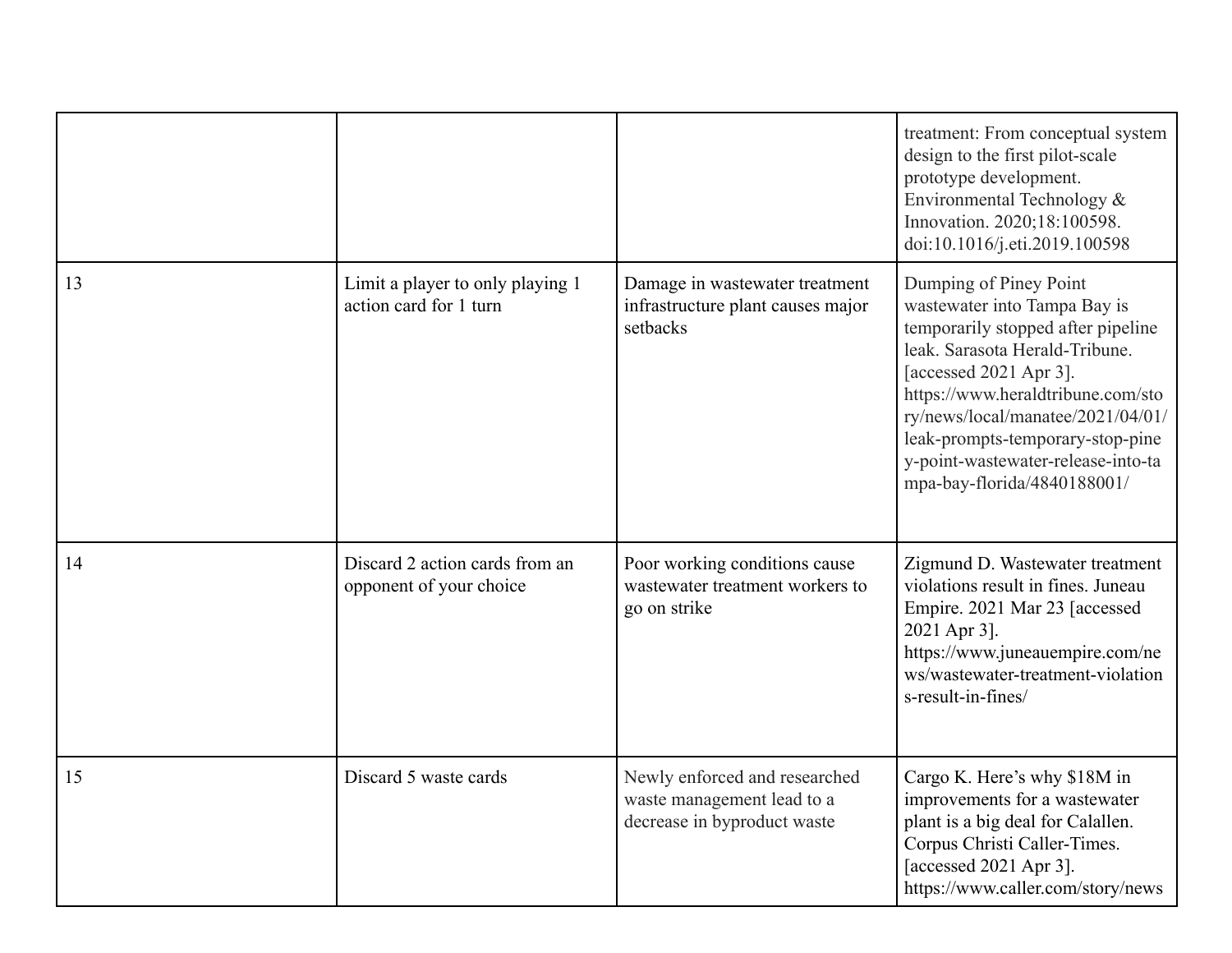|    |                                                                                |                                                                                                                                    | /local/2021/03/31/heres-how-18-m<br>-improvements-wastewater-plant-h<br>elps-calallen/4812383001/                                                                                                                                                                                                                 |
|----|--------------------------------------------------------------------------------|------------------------------------------------------------------------------------------------------------------------------------|-------------------------------------------------------------------------------------------------------------------------------------------------------------------------------------------------------------------------------------------------------------------------------------------------------------------|
| 16 | Give a player 5 waste cards for<br>each phosphorus treatment site<br>they have | Phosphorous treatment sludge<br>byproduct is causing<br>eutrophication in lakes!                                                   | US Department of Commerce NO<br>and AA. What is eutrophication?<br>[accessed 2021 Apr 3].<br>https://oceanservice.noaa.gov/facts<br>/eutrophication.html                                                                                                                                                          |
| 17 | Choose a player to double their<br>waste gained in their next turn.            | Puzzling waste byproduct from<br>treatment sites are unable to be<br>broken down                                                   | Kuizon K. Evacuations ordered<br>north and south of Piney Point due<br>to "imminent" uncontrolled<br>wastewater release. FOX 13 News.<br>2021 Apr 2 [accessed 2021 Apr 3].<br>https://www.fox13news.com/news/<br>manatee-county-commissioners-ho<br>ld-emergency-meeting-to-discuss-<br>next-steps-at-piney-point |
| 18 | Disable all Solar treatments sites<br>for 1 turn.                              | Faulty heat systems cause solar<br>treatment sites to fail                                                                         | Strazzabosco A, Kenway SJ, Lant PA. Solar<br>PV adoption in wastewater treatment plants: A<br>review of practice in California. Journal of<br>Environmental Management.<br>2019;248:109337.<br>doi:10.1016/j.jenvman.2019.109337                                                                                  |
| 19 | Copy the effects of the last card<br>played but pay 4 resource                 | Ocean dumping is increased by<br>companies for their comfort. As a<br>result, the government starts to<br>issue fines for dumping. | Ocean Interfaces & Human<br>Impacts<br>L. Føyn, in Encyclopedia of Ocean                                                                                                                                                                                                                                          |